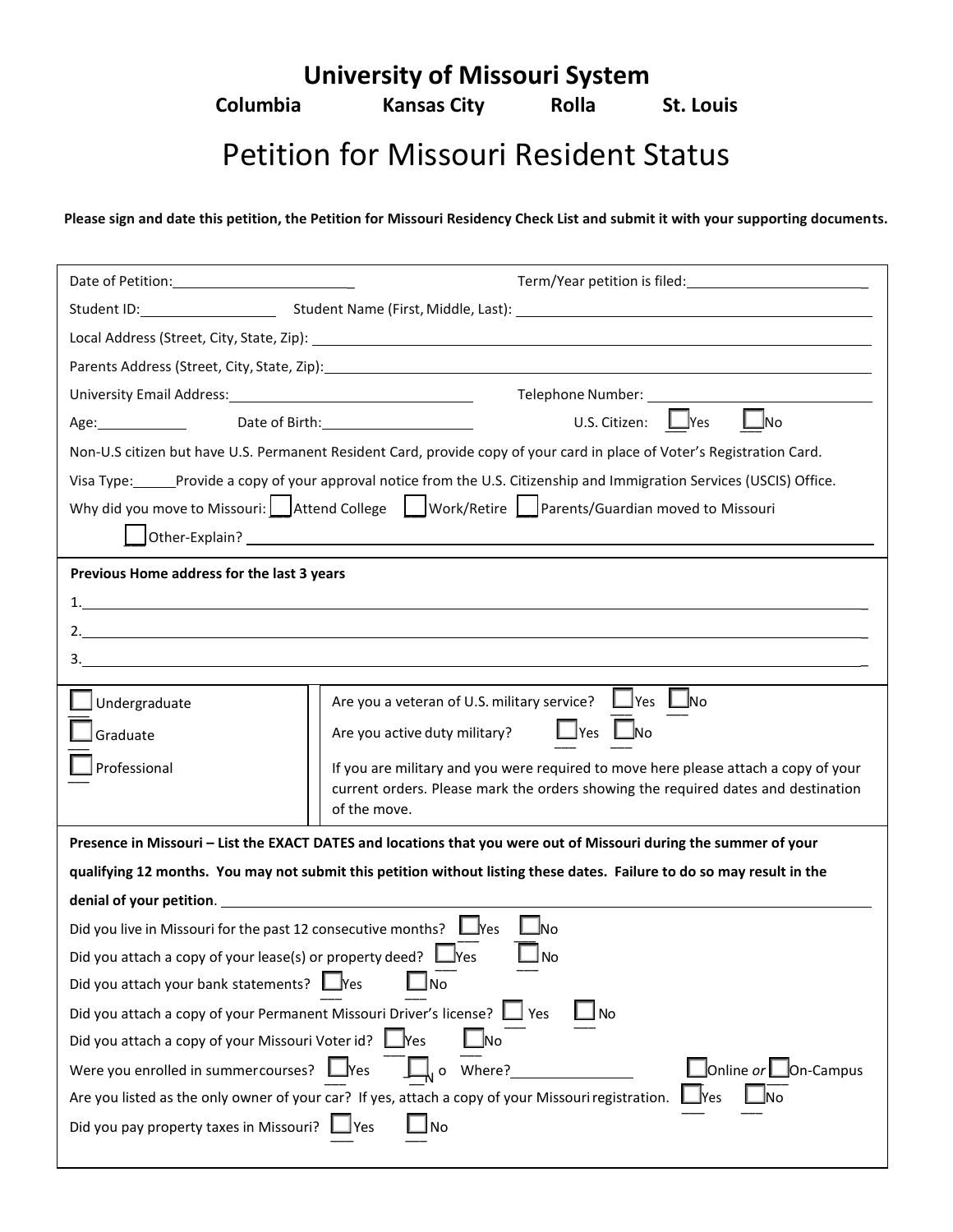**University of Missouri System**

**Columbia Kansas City Rolla St. Louis**

## Petition for Missouri Resident Status

| Federal Income Tax Information (Please black out all SSN data prior to submitting)                                         |      |       |       |  |  |  |  |  |
|----------------------------------------------------------------------------------------------------------------------------|------|-------|-------|--|--|--|--|--|
| If you were under 21 during the qualifying 12 month period, did your parents claim you as a dependent on their Federal Tax |      |       |       |  |  |  |  |  |
| $\Box$ No Submit copies of both parent's tax returns if your parents are divorced.<br>$\sf{I}$ Yes $\sf{L}$<br>return?     |      |       |       |  |  |  |  |  |
| Did you attach a copy of page 1 & 2 of their Federal 1040? Ves<br>ا No                                                     |      |       |       |  |  |  |  |  |
| If you were claimed, did you attach a copy of page 1 & 2 of your parents Federal 1040X showing you were removed as a       |      |       |       |  |  |  |  |  |
| dependent? Lyes                                                                                                            |      |       |       |  |  |  |  |  |
| If you are over 21, did you file Missouri income taxes? $\Box$ Yes<br>If yes, attach a copy.<br><b>No</b>                  |      |       |       |  |  |  |  |  |
| <b>Taxable Earned Missouri Income</b>                                                                                      |      |       |       |  |  |  |  |  |
| Did you earn \$2,000.00 of taxable, earned income in Missouri during the previous 12 month?                                |      |       |       |  |  |  |  |  |
| Did you attach your paycheck stubs that document your earnings?       Yes<br>l No                                          |      |       |       |  |  |  |  |  |
| Please indicate name, city, state and dates of employment.                                                                 |      |       |       |  |  |  |  |  |
|                                                                                                                            |      |       |       |  |  |  |  |  |
| Company                                                                                                                    |      |       |       |  |  |  |  |  |
|                                                                                                                            | City | State | Dates |  |  |  |  |  |
|                                                                                                                            |      |       |       |  |  |  |  |  |
| Company                                                                                                                    | City | State | Dates |  |  |  |  |  |
| Company                                                                                                                    | City | State | Dates |  |  |  |  |  |

I certify that all information given on the Petition for Missouri Resident Status is correct and complete. I understand that any omission, falsification or misinformation on the petition or supporting documents may result in denial of my petition for Missouri residency status as well as my file being submitted to the Student Conduct Committee for possible disciplinary action. I also understand that it may impact my ability to apply for Missouri residency for a future term.

Signature of Student Date Communications and Date Date Date

| Office | Approve | Deny | <b>Effective Term</b> | Signature | Date |
|--------|---------|------|-----------------------|-----------|------|
| Use    |         |      |                       |           |      |
| Only   |         |      |                       |           |      |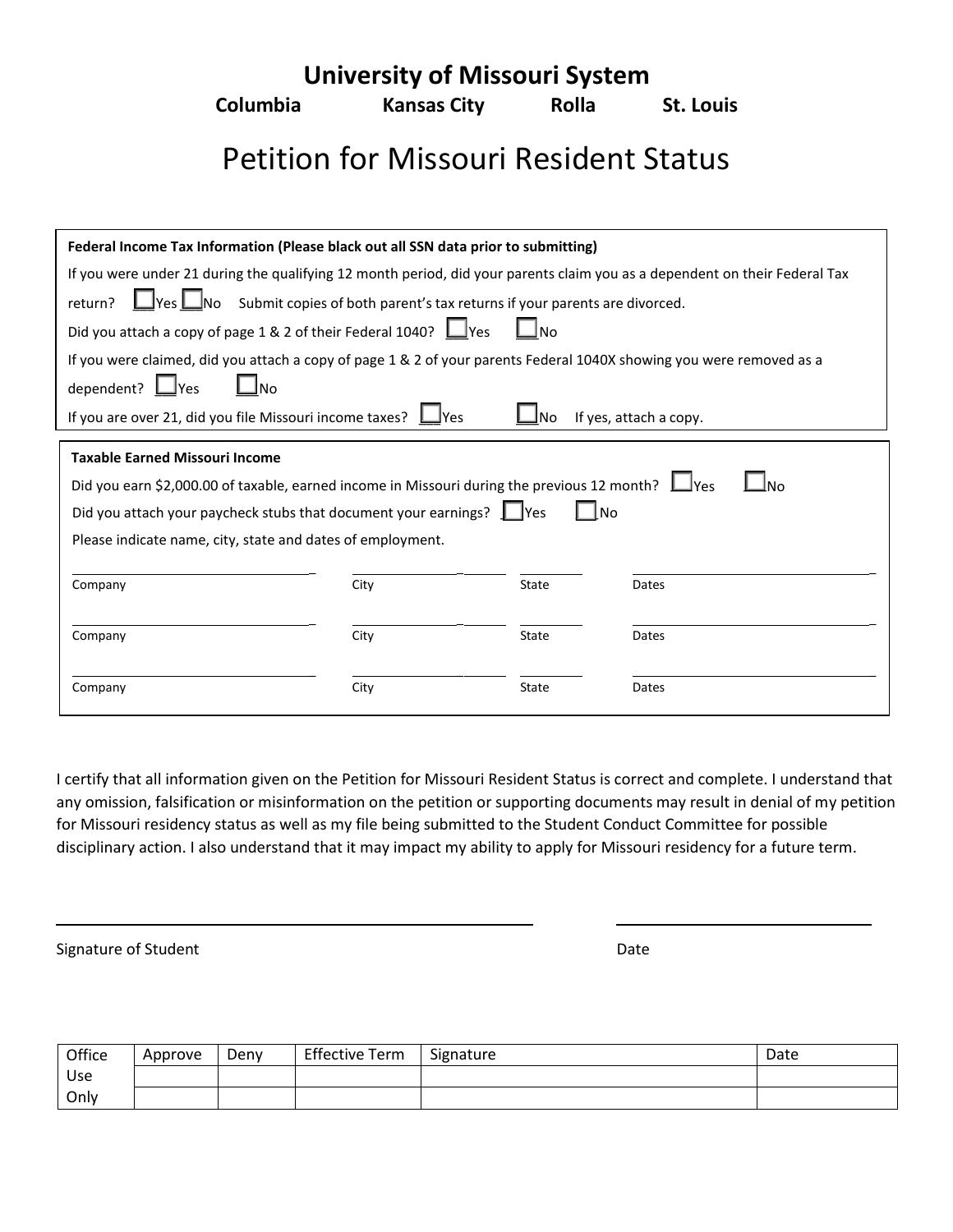

## **PROCESSING FEE FOR MISSOURI RESIDENT PETITION AUTHORIZATION FORM**

I hereby authorize the University to charge a \$250.00 nonrefundable residency petition processing fee to my University of Missouri student account. This fee covers the cost of processing my residency petition and supporting documents submitted in the semester identified below. If my petition is not completed or approved in the current semester, I understand I will need to reapply in a subsequent semester and pay another processing fee.

|                         | Student Name: (Please Print): _______<br>Student ID: Student ID: Student ID: Student ID: Student ID: Student ID: Student I |  |
|-------------------------|----------------------------------------------------------------------------------------------------------------------------|--|
|                         | Date: Date:                                                                                                                |  |
|                         | The semester and year in which I am applying is:                                                                           |  |
| $\Box$ Fall $\Box$ Fall | Spring _______<br>Summer                                                                                                   |  |

Submit your completed petition and supporting documents to:

Residency Office UMSL Office of the Registrar 269 MSC – 1 University Blvd St. Louis, MO 63121 residency@umsl.edu 314-516-5545 FAX: 314-516-7096 <http://www.umsl.edu/registration/Residency.html>